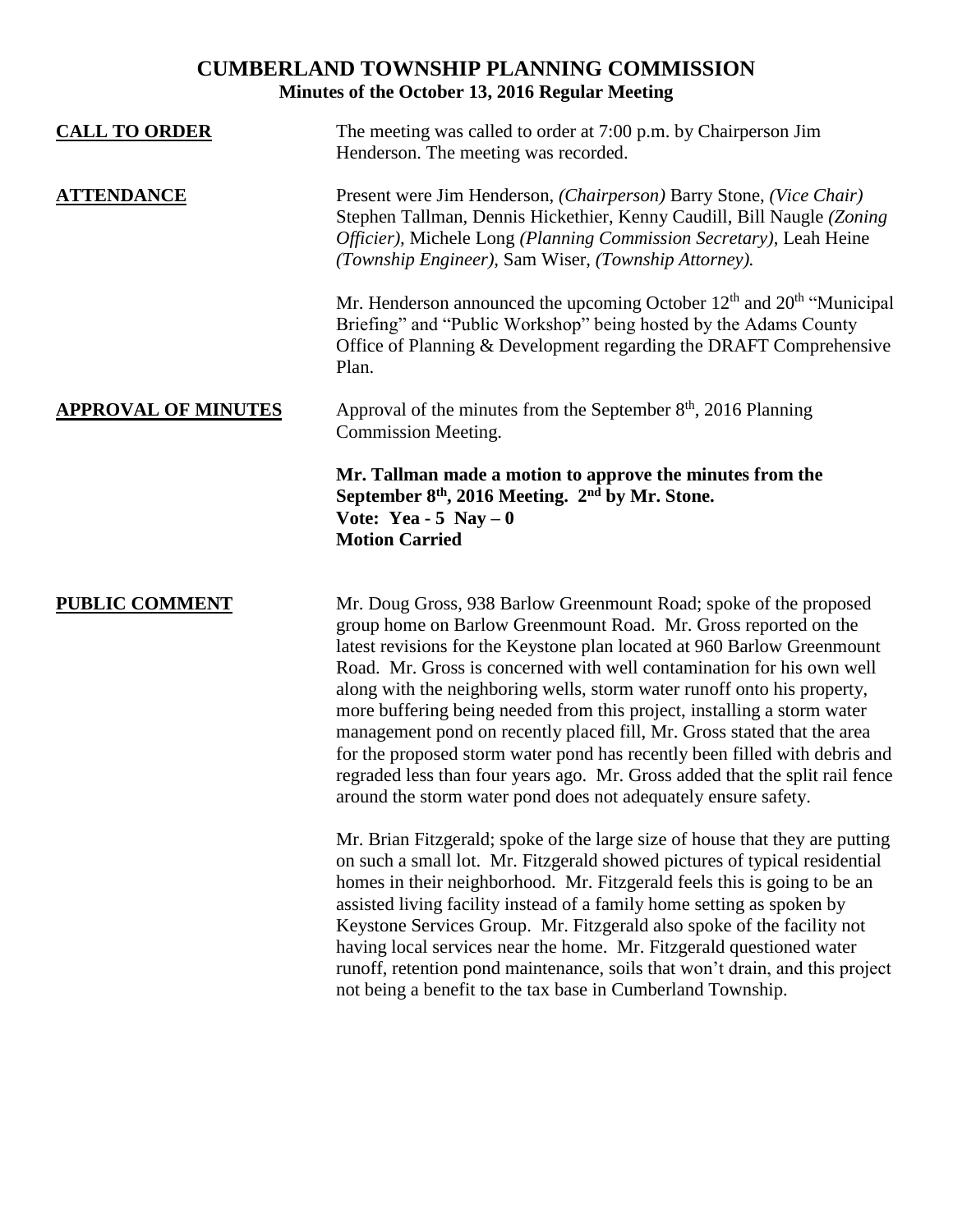# **ACTIVE BUSINESS Keystone Service Systems – Barlow Greenmount Road**

Recommendation Review of a land development plan proposing a new residential building located on Barlow-Greenmount Road.

Ms. Leah Heine, Township Engineer, reviewed the current engineering comments, dated October 12, 2016. Mr. Yingst and Mr. Engel, the Engineers representing the applicant, reviewed the comments along with Ms. Heine. Ms. Heine discussed parking spaces with Mr. Naugle and the Commission. It was determined 4 spaces and 1 handicapped space was adequate but there should be a note put on the plan regarding the handicapped space needing to be properly lined as per ADA regulations. Ms. Heine continued to review the comments. Ms. Heine reviewed the water feasibility study. The Commission received a letter from Mr. Yingst stating they do not feel a water feasibility study is required. Mr. Yingst stated that they will need to have a least one buffering tank to help the water flow for gallons per minute needed. Ms. Heine stated that the review from Mr. Read, which is attached to the engineering comments may have been completed thinking the proposed project would possibly be able to hook up to a central water and sewer system. There was open discussion regarding the wells. Ms. Heine requested that a note be added to the plans, pointing directly to the septic system that states that no one is to begin construction on the sand mound until the Sewage Enforcement Officer has confirmed it is 100' or more from the neighboring wells. Mr. Yingst stated they were willing to put on the plans whatever is requested. Ms. Heine and the Commission discussed the stop sign at the end of the driveway could be replaced with a stop bar as long as Penn Dot was in agreement with that. There was a large discussion with the applicant and the Commission regarding water runoff and grading changes that need to be done to prevent water ponding and runoff onto the neighboring properties. Mr. Yingst stated they are not trying create a ponding situation but they can't compensate for all of the water on the west other than what has been coming and they are trying to redirect it. Mr. Yingst stated that they could look at some type of catch basin to redirect the water onto the back of the property. Ms. Heine asked then to look into a regrading design instead of a basin. Mr. Yingst agreed to look into it but he couldn't change Mother Nature.

# **Mr. Caudill made a motion to recommended approval of the plan based on the engineering comments and all items discussed at this meeting.**

**2 nd by Mr. Hickethier. Vote: Yea-5 Nay-0 Motion carried**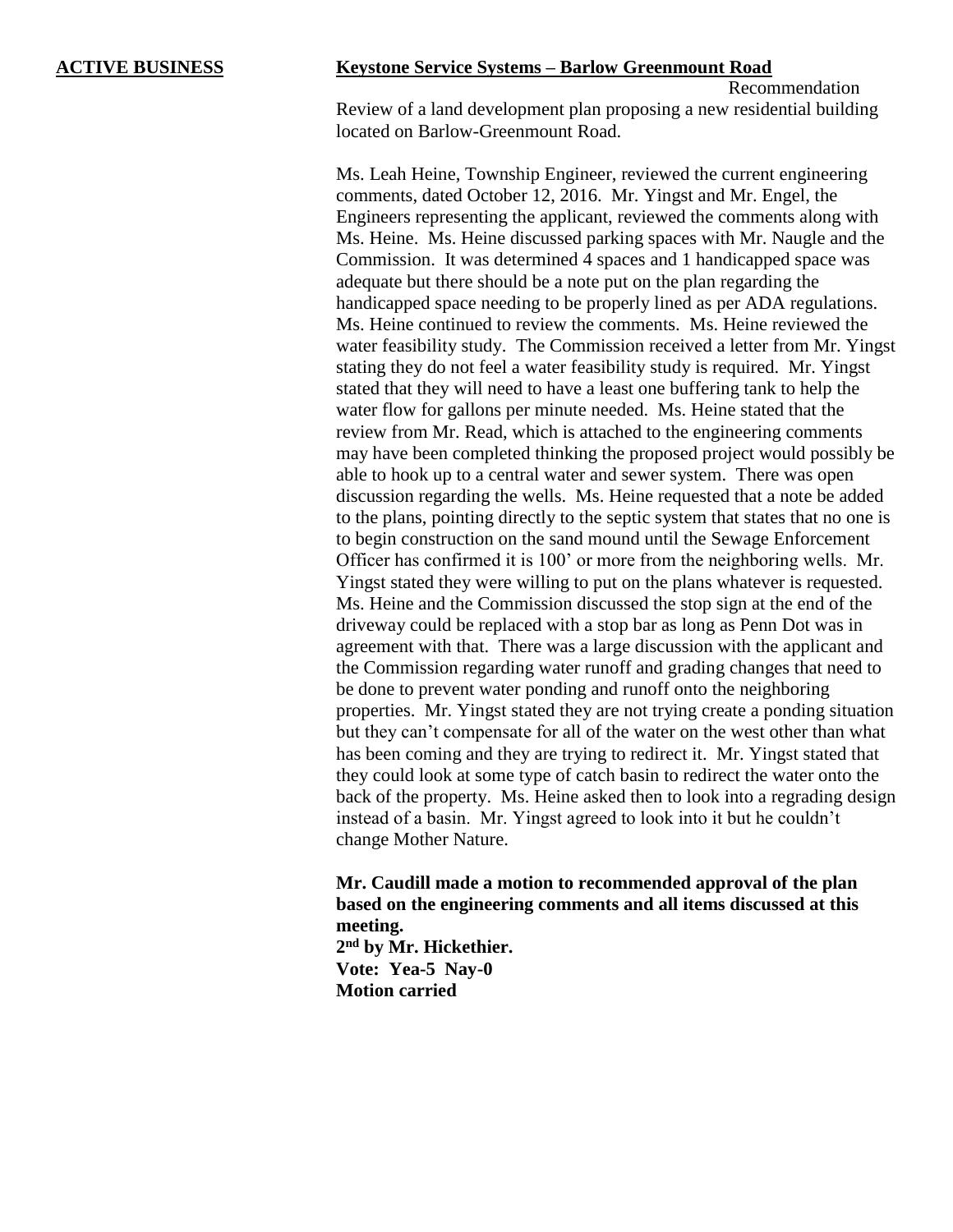# **NEW BUSINESS Misty Ridge Recreational Lot**

Review of a change being made on an already approved plan removing a permanent bathroom facility and public water.

Mr. Sam Wiser, Township Attorney, read a memo from Township Manager, Ben Thomas, regarding this item. Mr. Wiser also reviewed all items that were provided to the Commission. Mr. Wiser explained that the applicant offered to remove the current bathroom on the approved plan and provide a port-a-pot. Mr. Wiser told the Commission that the Supervisors are asking for a recommendation from them regarding this request. Mr. JR Crushong, representing Misty Ridge, added that the biggest reason he does not want the bathroom is mainly because of cost and getting electric to the pavilion. Mr. Crushong showed the Commission the location of buildings on the approved plan. The Commission discussed the port-a-pot idea amongst themselves. Mr. Wiser stated that there is nothing in the Ordinance that requires a bathroom but it is shown on the approved plan. Mr. Tallman added that they used Park and Recreation money for the pavilion with a bathroom. Mr. Crushong stated that this was not part of the original plan in 2005 but was added to the final plans when they were submitted.

**Mr. Tallman made a motion to recommended disapproval of removing the bathroom from the already approved plan for the Misty Ridge Recreation Lot. 2 nd by Mr. Stone. Vote: Yea-5 Nay-0 Motion carried**

### **NEW BUSINESS Political Sign Amendment**

A proposed amendment to Chapter 19 of the Cumberland Township Ordinance regarding political signs with the Township.

Mr. Wiser reviewed the proposed political sign text amendment. Mr. Wiser stated that they removed the section of the ordinance that relates to residents only being able to post a political sign for a 30 period before the election and they also removed the section relating to a Township official being able to remove a sign from a person's property. These were changed mostly due to legal issues of a Township employee being able to intrude on a resident's private property to remove a political sign. The Commission had a small discussion regarding the proposed amendment.

**Mr. Tallman made a motion to recommend approval of the Political Sign text amendment to the Board of Supervisors. 2 nd by Mr. Stone. Vote: Yea-5 Nay-0 Motion carried**